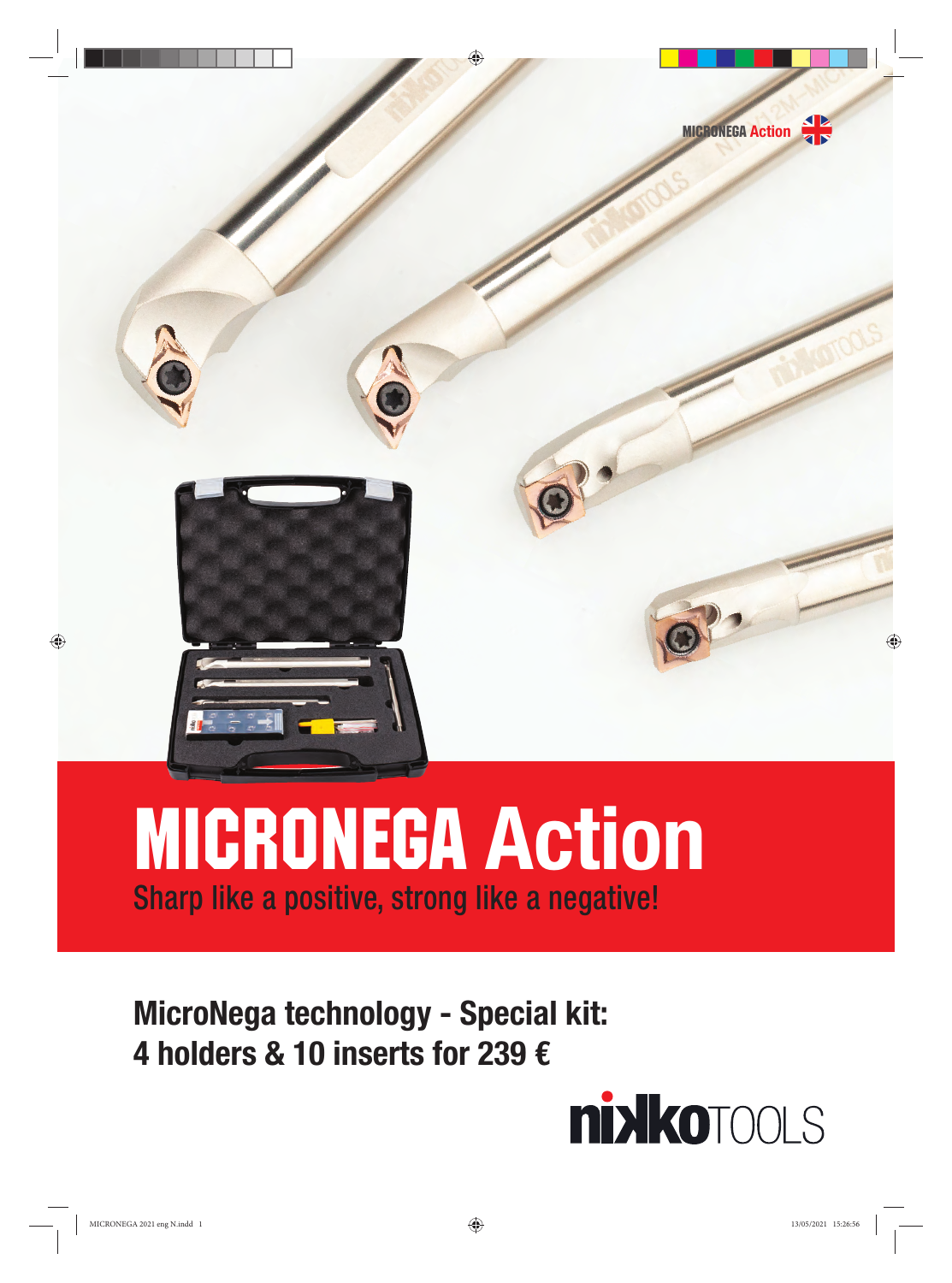## **Anixiko**tool S **Action**



 $\bullet$  stock standard

## **GM CHIPBREAKER SS CHIPBREAKER**

General machining chipbreaker, suitable from light to medium cutting with perfect chip control. Very competitive cost per edge!



Ground chipbreaker with slant cutting edge, for precision machining and very low cutting force. Best choice for stainless steel and free cutting steel.



| GM                                    |   |                  | SS     |   |                  |
|---------------------------------------|---|------------------|--------|---|------------------|
|                                       | a | $0.80$ 1.50 2.20 |        | a | $0.60$ 1.20 1.80 |
| RF 0.4                                |   | $0.08$ 0.15 0.22 | RF 0.4 |   | $0.10$ 0.17 0.24 |
| $-1 - 1 - 11 - 1 - 1 - 1 - 1 - 1 - 1$ |   |                  |        |   |                  |

a<sub>p</sub>: depth of cut (mm) f n : feed rate (mm/rev)



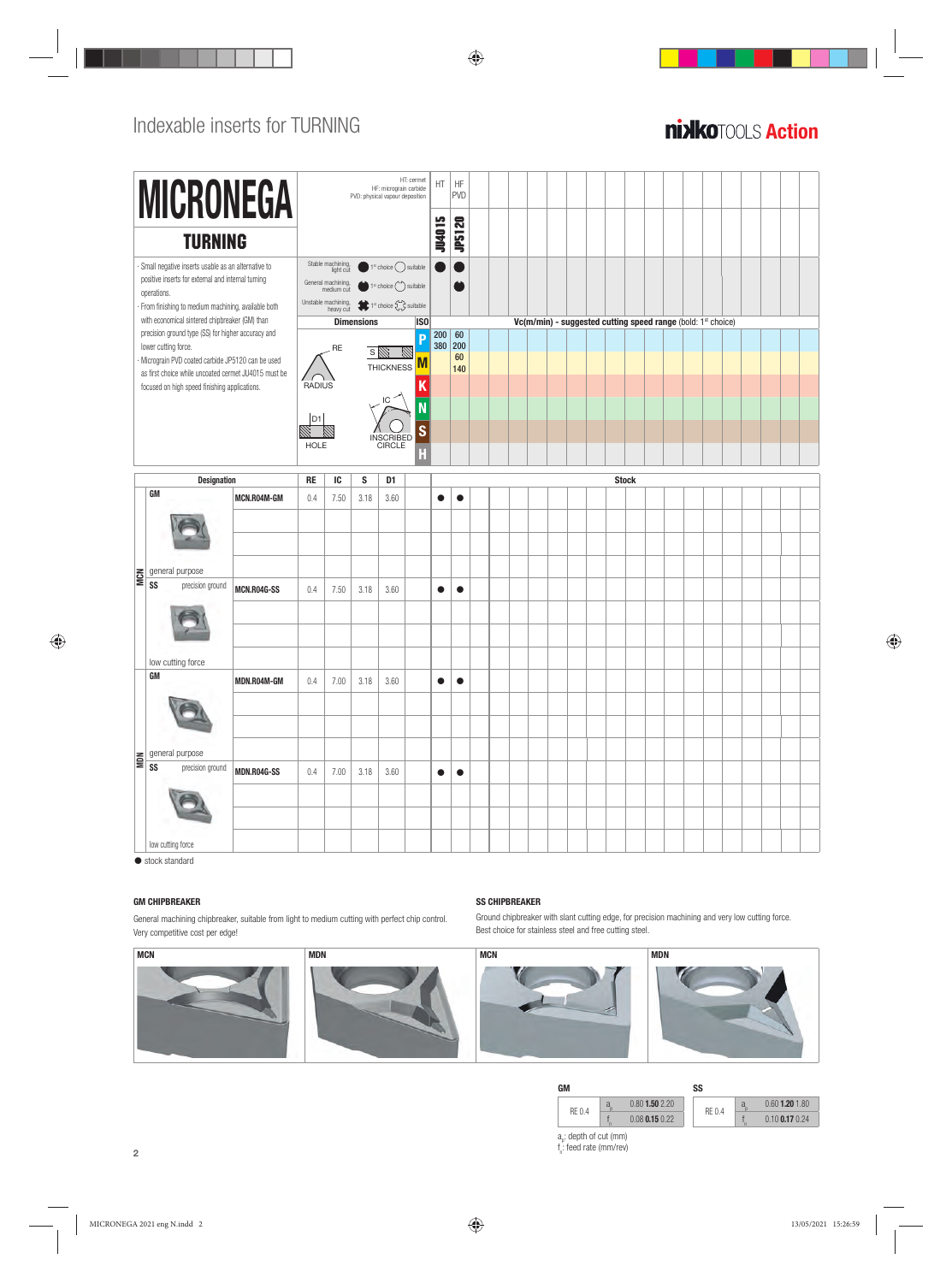## **Anixiko**tool S **Action**





The chipbreaker design has been studied to leave wide supporting surfaces and a stable coupling with the tool holder (red highlighted areas).



The gap between the tool holder seat and the cutting edge is absolutely normal. The contact points are designed to be in the internal part, around the insert hole.